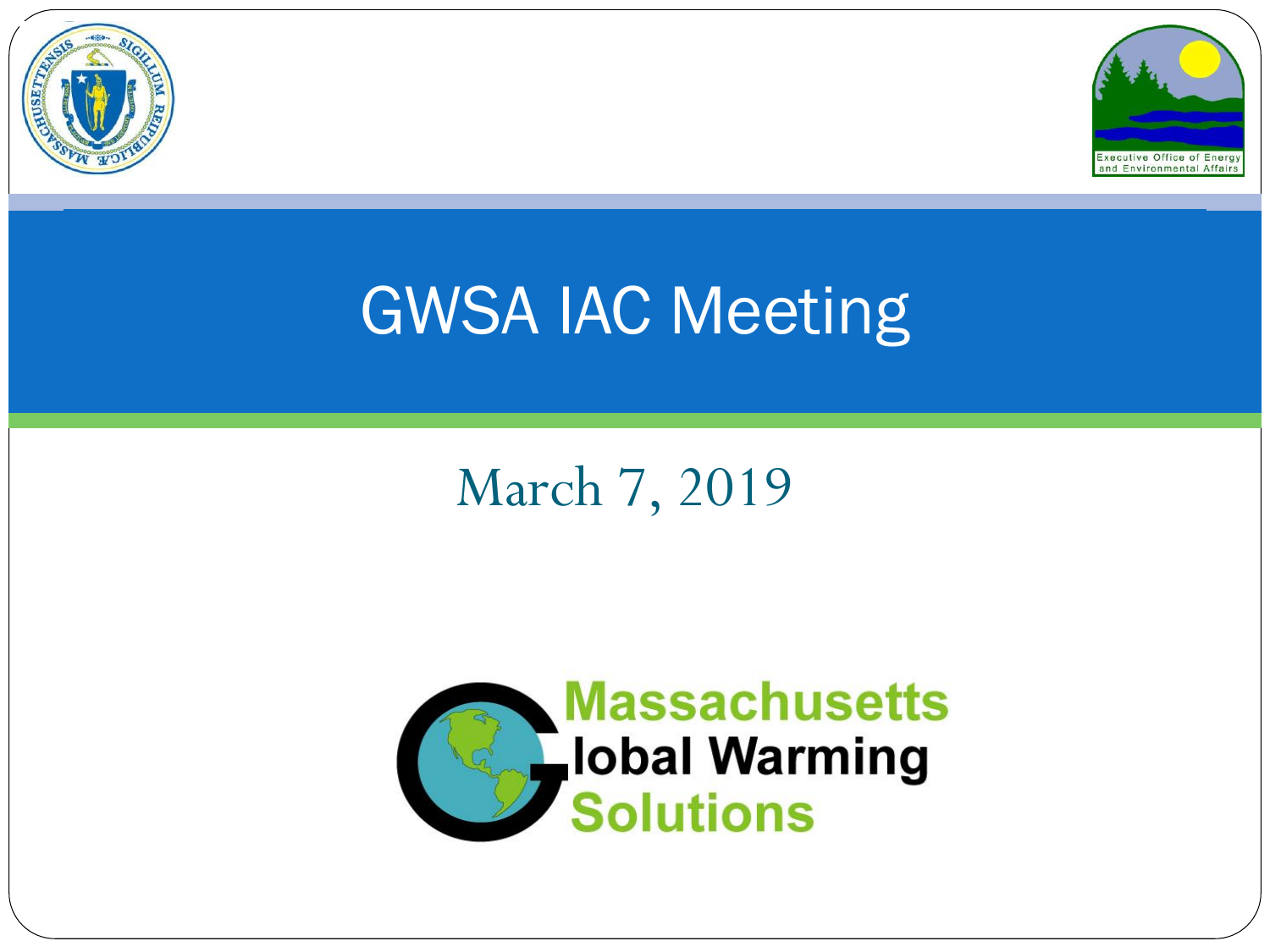## Agenda

- Review draft meeting minutes of December 6, 2018
- Brief updates from state agencies and IAC working groups
- Presentation and Q&A of the Commission on the Future of Transportation's reports
- Update on the Transportation and Climate Initiative
- Discussion of the IAC Transportation working group's policy recommendations for analysis in the 80x50 Study
- Wrap up, next steps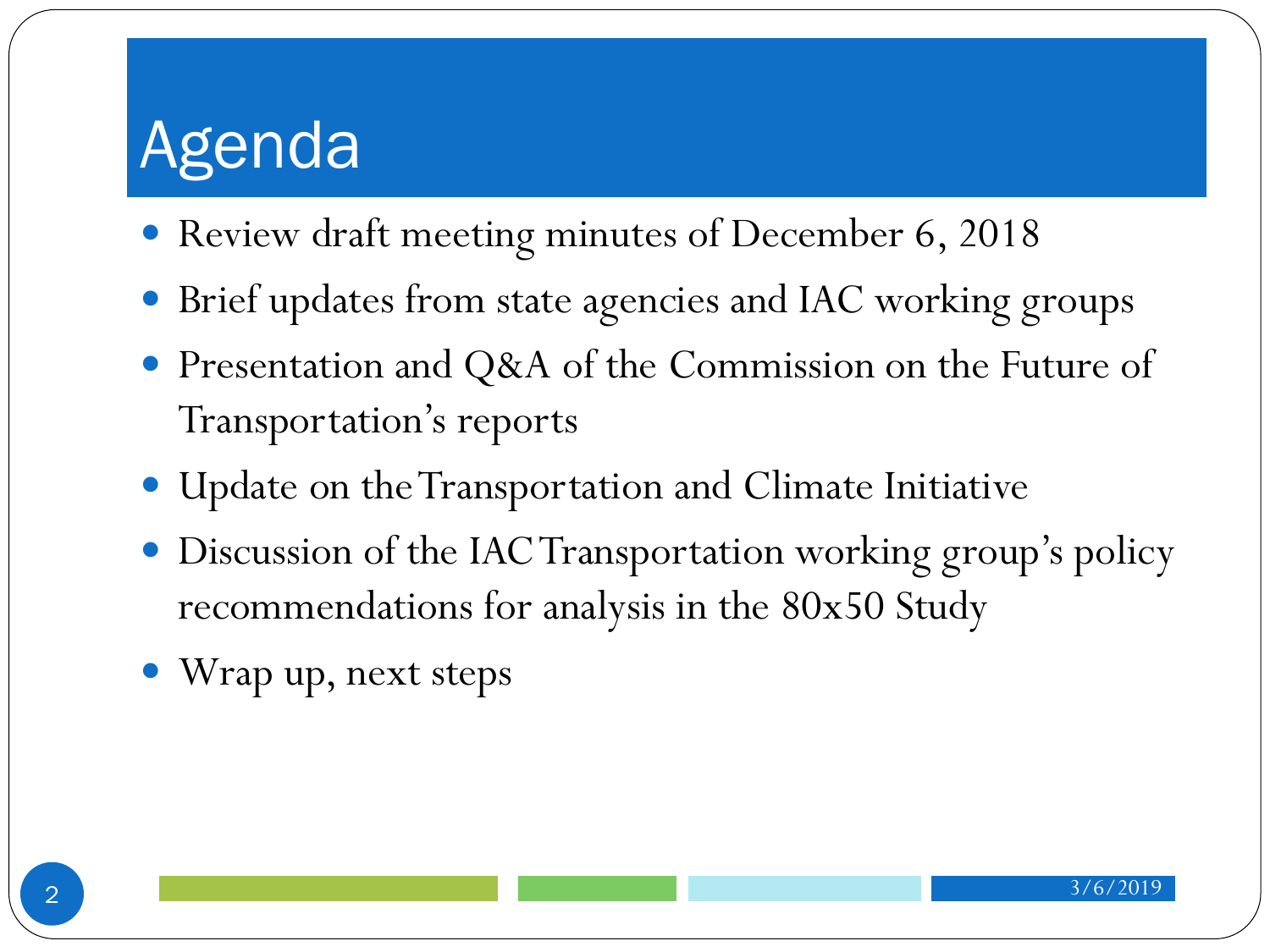# Slides for IAC transportation policy discussion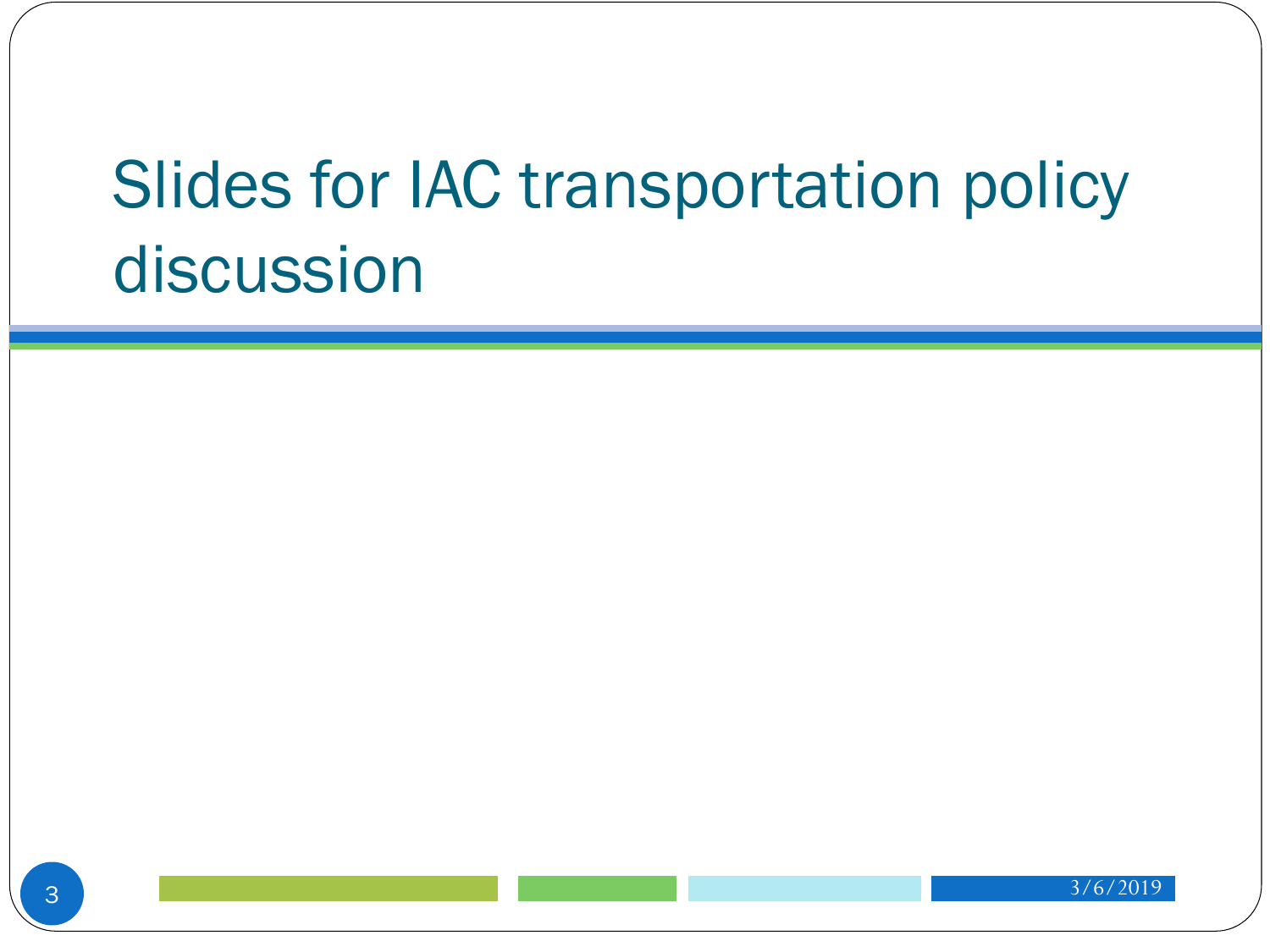### Reference Case Transportation GHG Emissions



#### **Reference Case Transportation GHG Emissions**

#### **Major Modeling Assumptions**

Modest electrification of LDV fleet (~23% by 2050).

Minimal electrification and deployment of low-carbon fuels in heavy-duty fleet.

Continued implementation of California and federal fuel efficiency standards through mid-2020's.

Continued growth in total VMT, especially among freight vehicles.

Aviation emissions decline from 2016 peak but not decline significantly thereafter.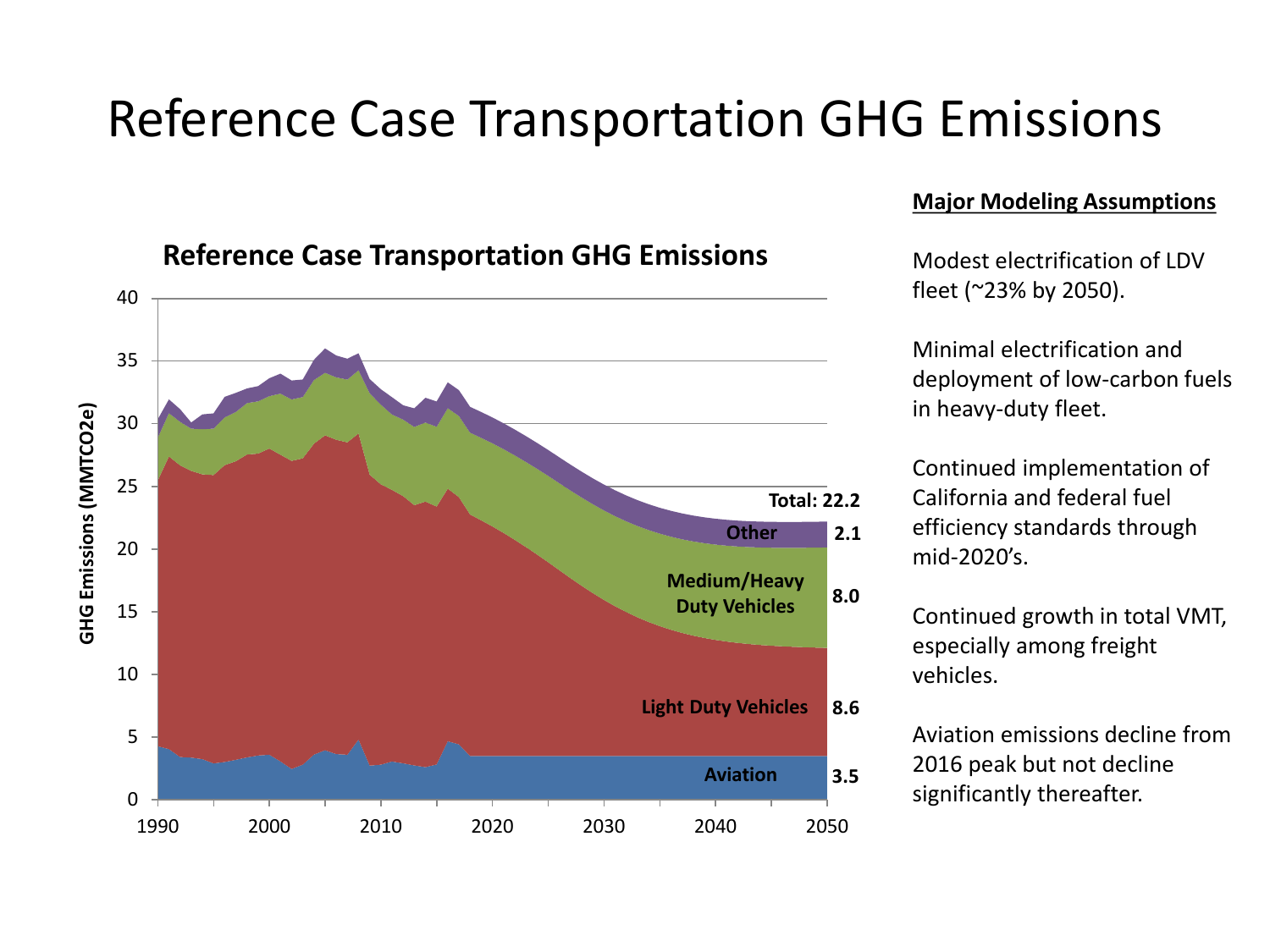# Deeper Look at VMT by Mode

| <b>Class</b> | <b>MOVES Category</b> |                                                      | <b>2016 VMT</b> | <b>2016 VMT</b><br><b>Share</b> |
|--------------|-----------------------|------------------------------------------------------|-----------------|---------------------------------|
| <b>Light</b> | Type 10               | Motorcycles                                          | 1,732,118,087   | 2.9%                            |
|              | Type 20               | Automobiles                                          | 28,708,470,146  | 47.4%                           |
|              | Type 30               | Light trucks, e.g., SUVs,<br>small pickup trucks     | 27,057,539,035  | 44.7%                           |
| <b>Heavy</b> | Type 40               | <b>Buses</b>                                         | 147,839,826     | 0.2%                            |
|              | Type 50               | Single-unit trucks, e.g., box<br>trucks, work trucks | 755,896,553     | 1.2%                            |
|              | Type 60               | Cominbation-unit trucks,<br>e.g., 18-wheelers        | 2,159,704,437   | 3.6%                            |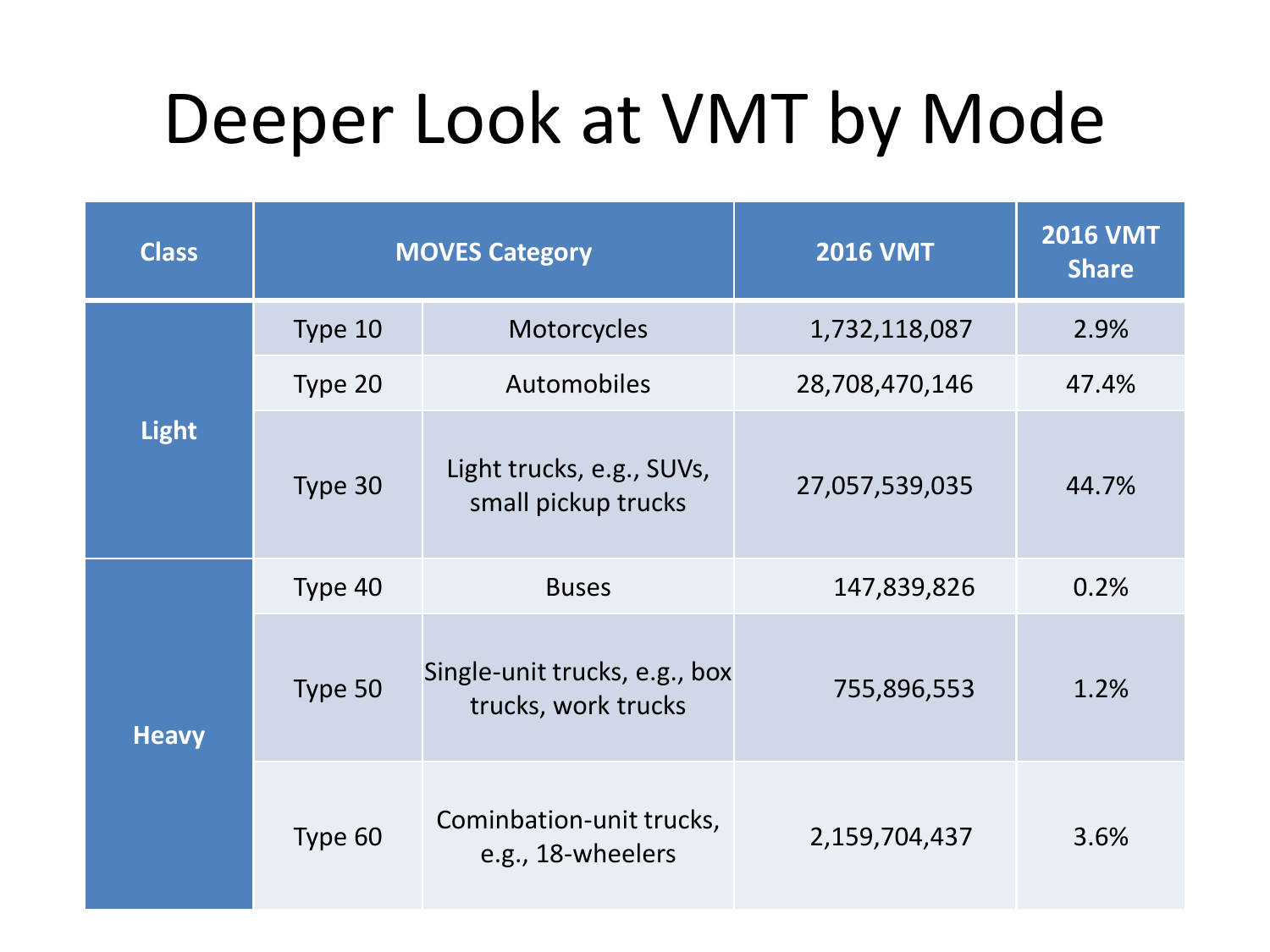### Reference Case Projections of Heavy-Duty Fleet Energy Consumption, Economy and VMT

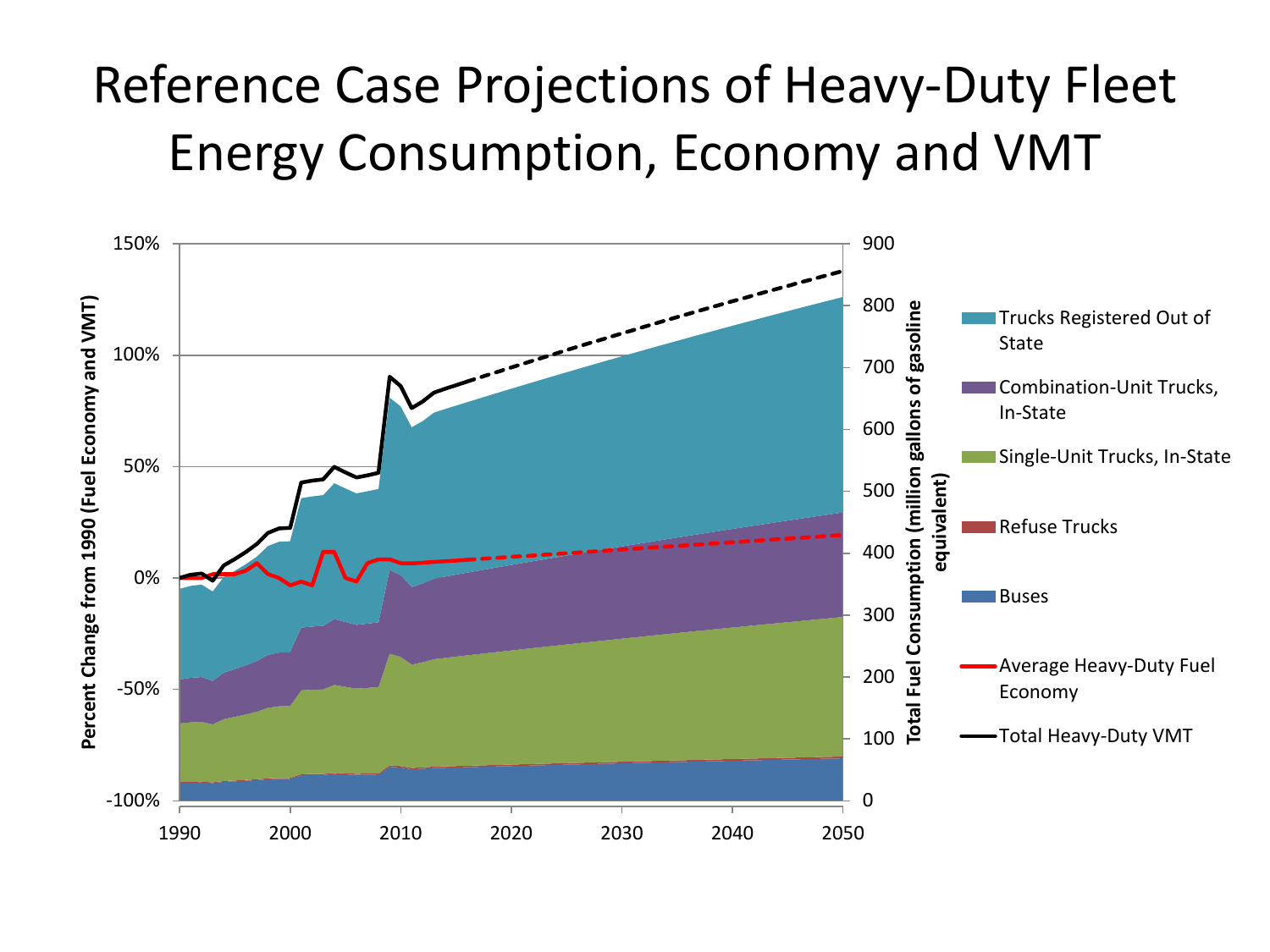## Regional VMT and Population Trends

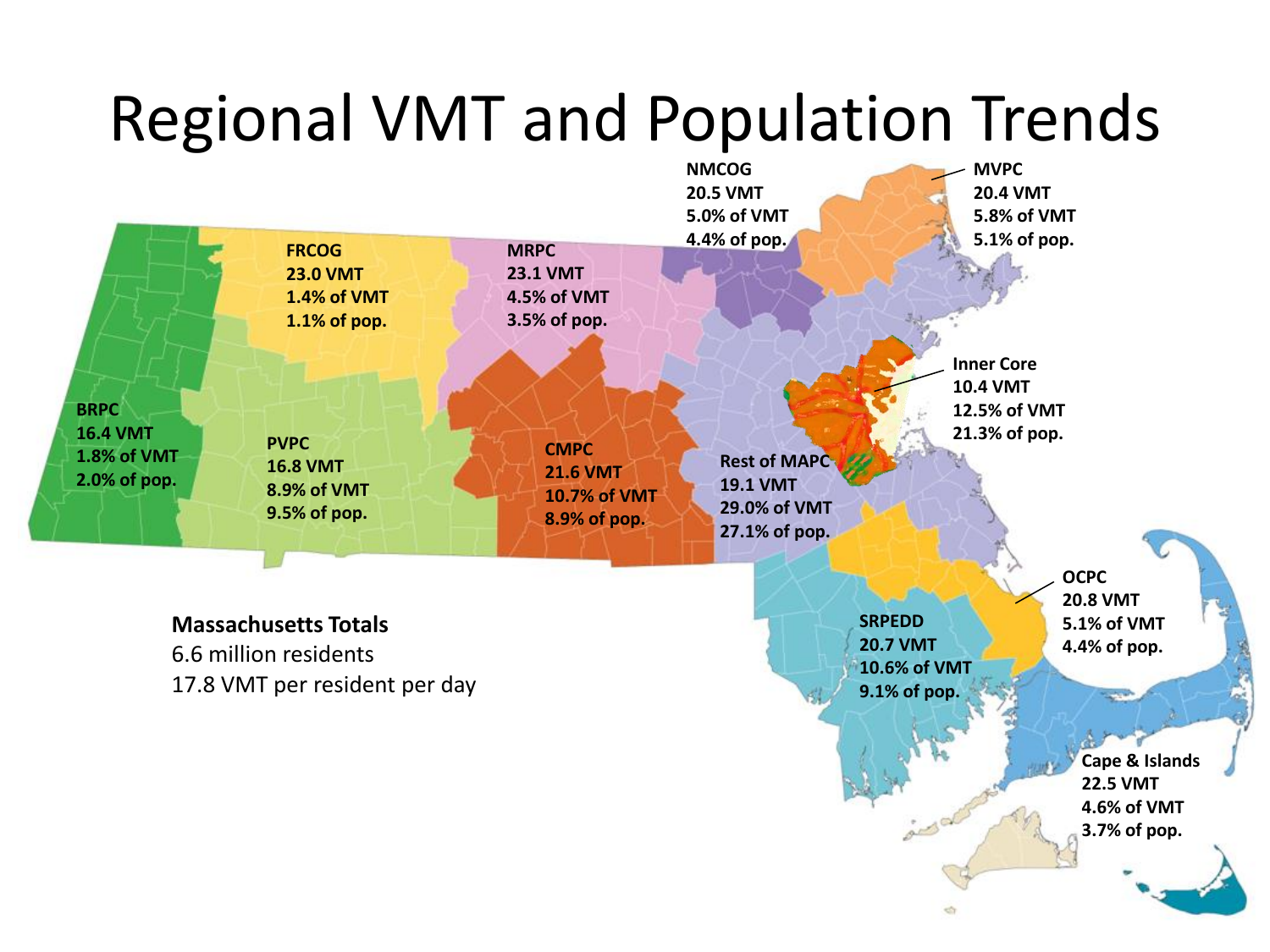# Population Growth in 2040